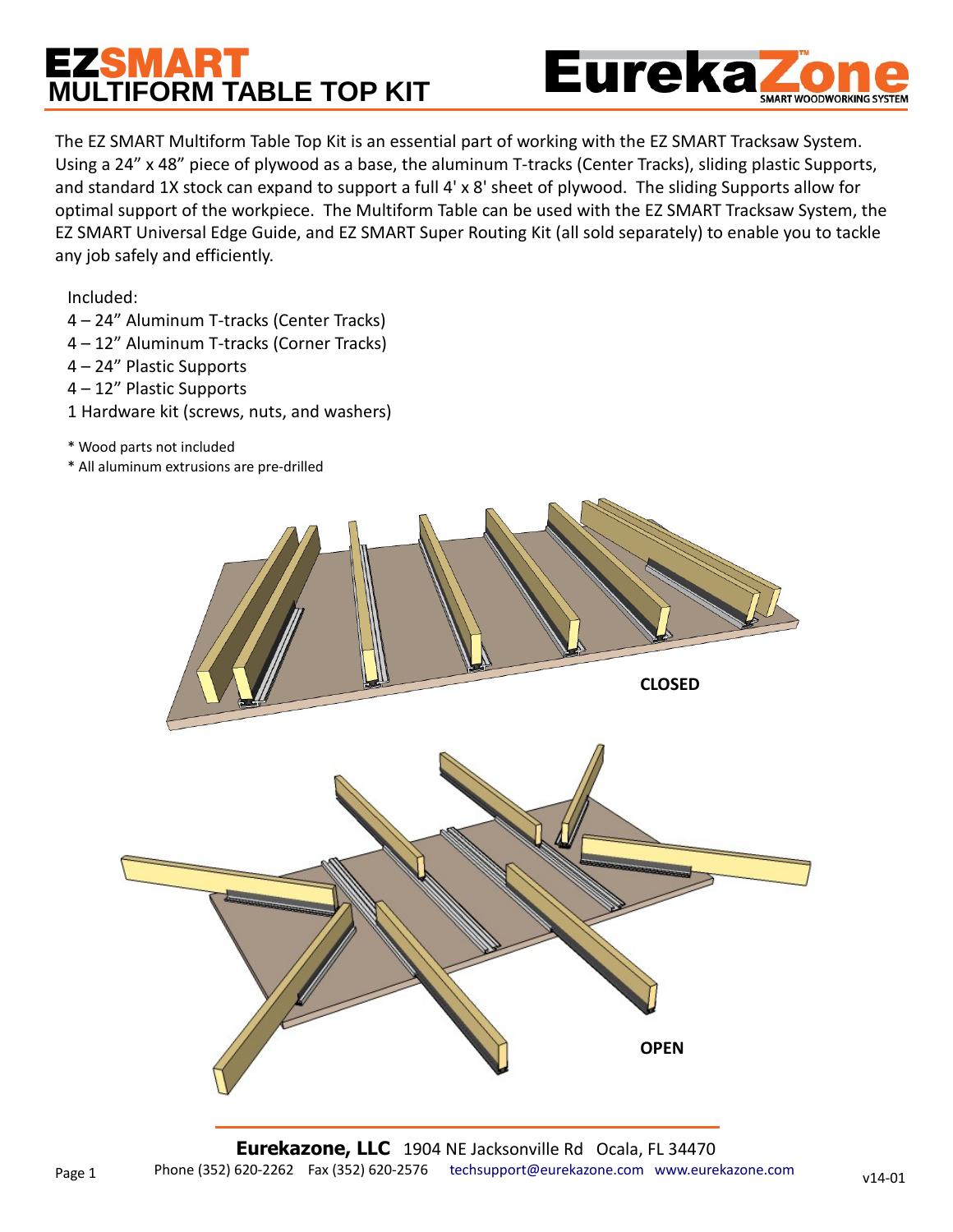

## **ASSEMBLING THE TABLE**

The following is the recommended configuration for tabletop assembly.

**STEP 1:** Start with a 24" x 48" piece of 3/4" plywood. This will be your table top.

**STEP 2:** Position the outer Center Tracks 13" from the ends of the plywood, as shown to the right. Mark the locations of the pre-drilled holes onto the plywood. Drill an appropriate sized hole for the T-nut and screw. Attach the Center Tracks to the plywood at the pre-drilled holes in the tracks using the included T-nuts and screws. The T-nut is inserted up through the plywood. See drawing below

**STEP 3:** Measure a 6" square from each corner of the table top (as shown). Attach the Corner Tracks using the provided washer, nylon lock nut, and screw. See the drawing below for details. Tighten them firmly, but allow for the rotation of the tracks.

**STEP 4:** The remaining Center Tracks, can be spaced as shown, or at even intervals, and attached with the included countersunk screws and T-nuts.

**STEP 5:** Insert 24" -long pieces of 1x3 or 1x4 wood into the plastic Supports. Attach with the included screws through the upright wings of the Supports.





**Eurekazone, LLC** 1904 NE Jacksonville Rd Ocala, FL 34470 Phone (352) 620-2262 Fax (352) 620-2576 [techsupport@eurekazone.com](mailto:Technical%20Support?subject=Technical%20Support%20Question) [www.eurekazone.com](http://www.eurekazone.com/)  Page 2 v14-01